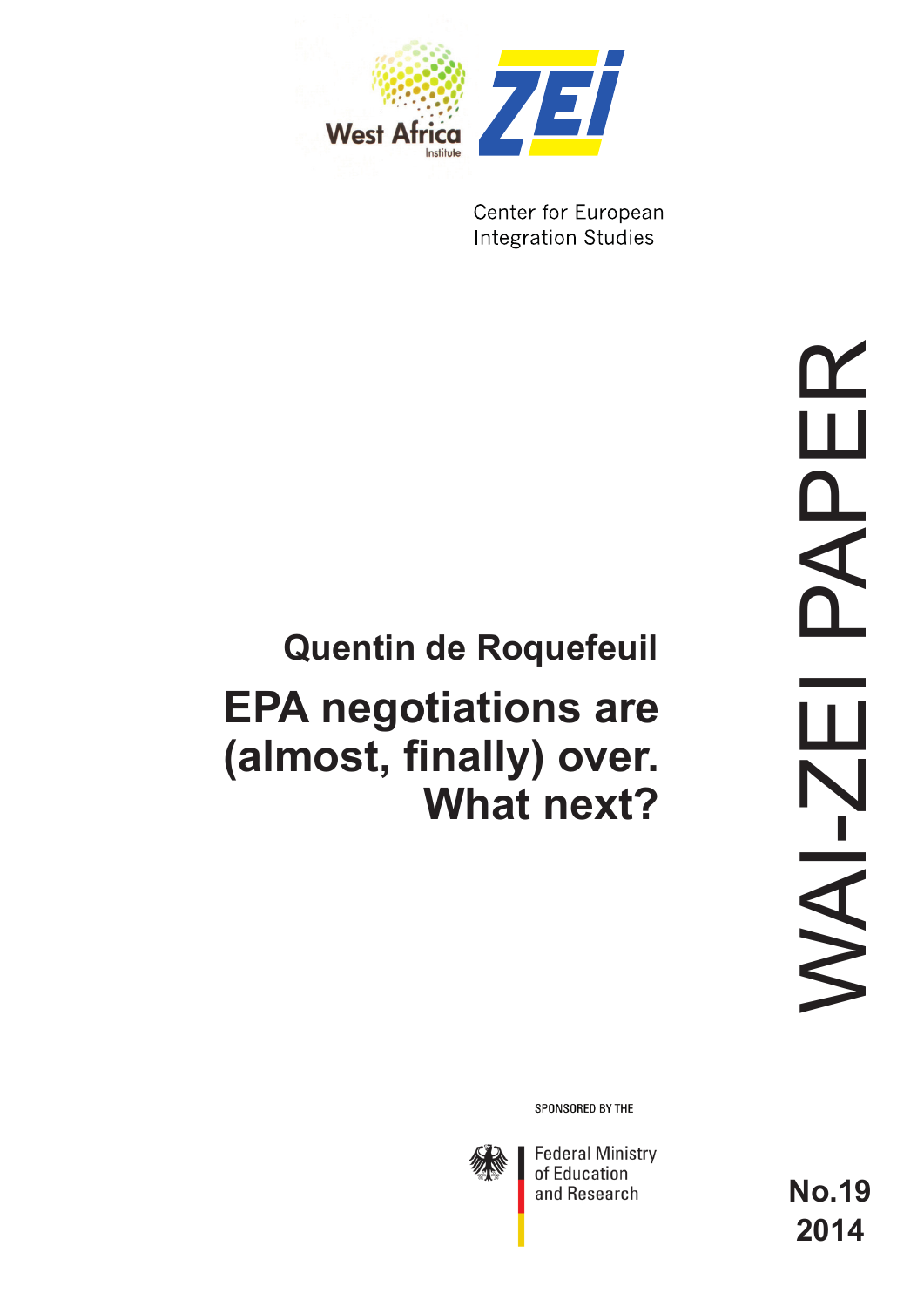Quentin de Roquefeuil is Policy Officer Food Security & Economic Transformation and Trade Programmes at the European Centre for Development Policy Management (ECDPM) in Maastricht. Holding an M.A. in International Political Economy from Warwick University, United Kingdom, he is particularly interested in the politics of trade policy and aid, regional integration in Africa and food security. He is a WAI-ZEI fellow.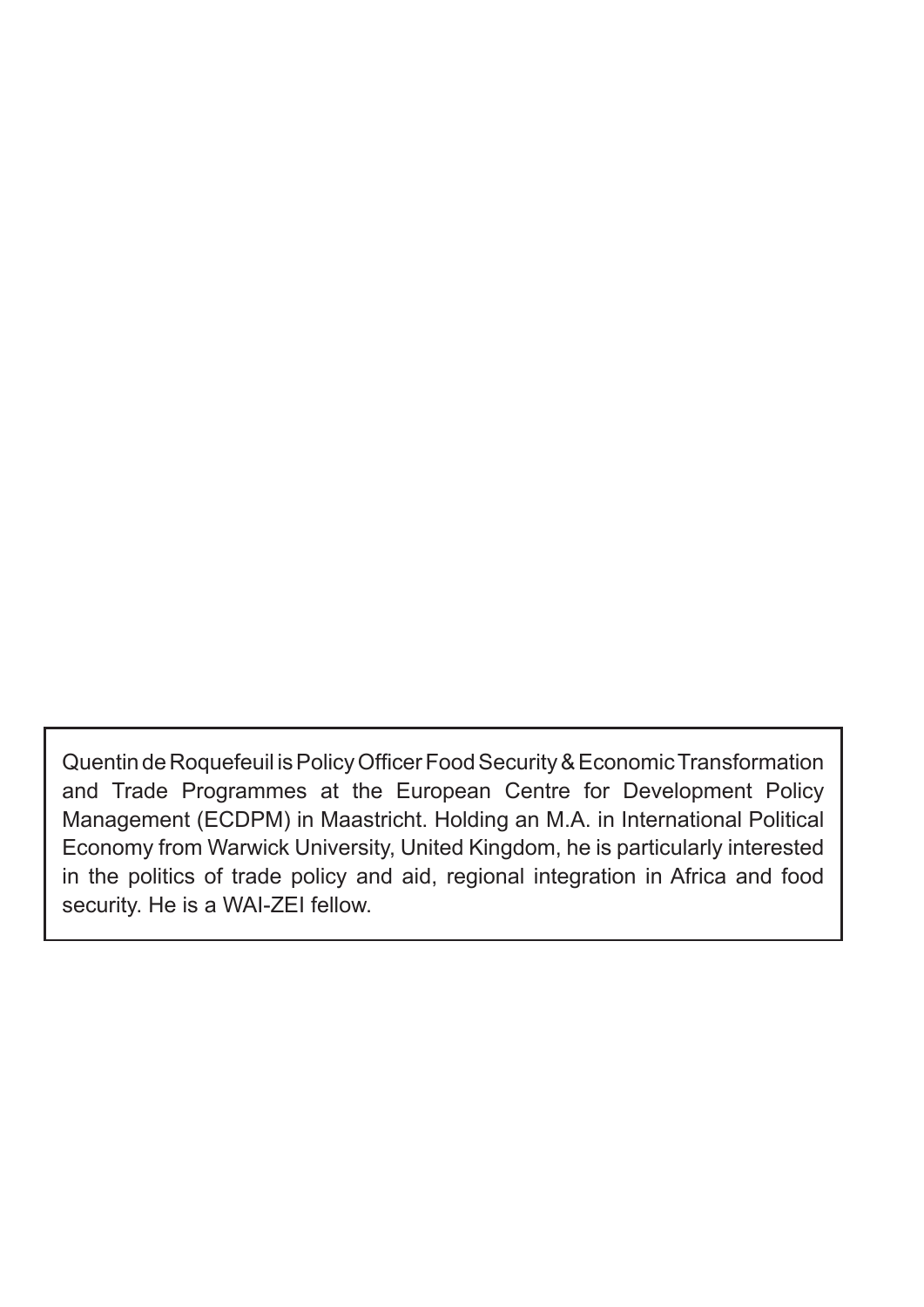### *Quentin de Roquefeuil*

# *EPA negotiations are (almost, finally) over. What next?*

### *Introduction*

After over a decade of controversy, Economic Partnership Agreement (EPA) negotiations are coming to a close. Come October 2014, the European Union (EU) will withdraw the temporary arrangement that had permitted individual African, Caribbean and Pacific (ACP) countries to continue exporting to the EU duty free quota free (DFQF) while they carried on negotiations in regional groupings. While negotiations could technically go on beyond that date, the removal of this temporary arrangement will put ACP countries negotiating EPAs regionally in a position where they will have to choose whether to stick to their groupings or not, in cases where a regional agreement has not been found.

This paper looks back at the EPA process, attempting to outline the basic dynamics surrounding the negotiations, with a particular focus on West Africa. It argues that EPAs are first and foremost Free Trade Agreements (FTAs) replacing a preferential regime. This simple observation often gets lost in the debate surrounding EPAs, yet it can account for the sometimes difficult nature of the negotiations. African countries were asked to open their markets in order to secure their current level of market access to the EU.<sup>1</sup> There was little "new" to be gained in terms of market access, which meant that in most cases little domestic support emerged in African countries in favor of the EPAs. The

<sup>1</sup> The EPAs did grant some important improvement in terms of more flexible rules of origin, for example. The legal certainty and more stable trading environment associated with a binding agreement would also be an improvement. But this has in all evidence not helped to tip the balance domestically in favor of EPAs in most African countries.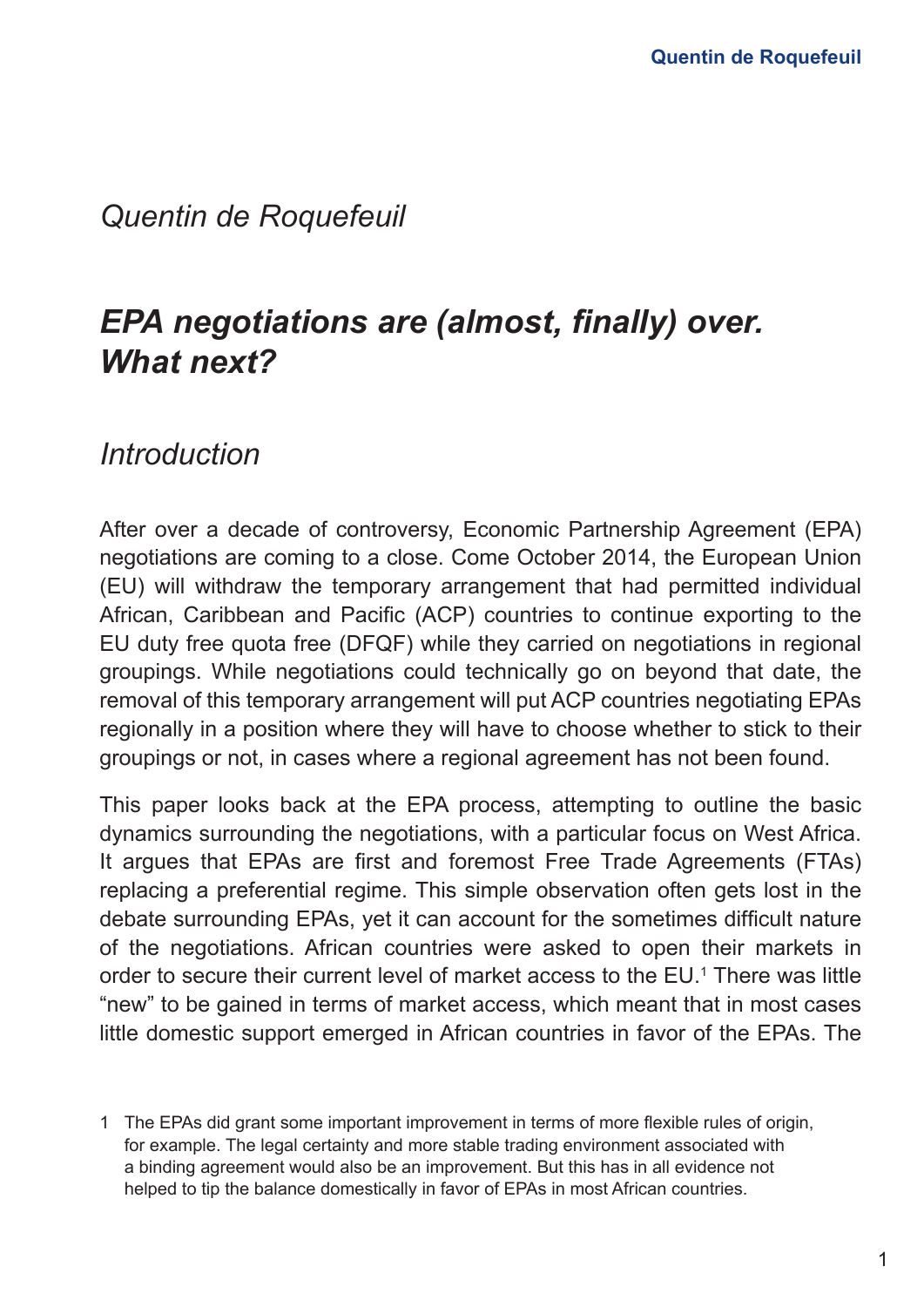#### **EPA negotiations are (almost, finally) over. What next?**

heterogeneity of regional groupings in terms of interests also did not help in speeding up the process: some had little to gain (and potentially a lot to lose) from EPAs, others were fighting for the survival of important export oriented industries (see Czapnik, 2014 for an illustration in Côte d'Ivoire).

Further, the more ambitious narrative presenting EPAs as development instruments, which could have helped in overcoming the fact that there was little to gain from EPAs in terms of new market access to the EU, never really caught on in most African countries (notwithstanding a few exceptions). This is also a broader lesson to be learned from EPA negotiations: the political backing for reforms grows domestically, and cannot be spurred from the outside via FTAs (for a similar point, see Weinhardt, 2014).

At the time of writing (June 2014), the negotiations in West Africa are closed, with the final outcome pending political endorsement. The EAC and the SADC regions have also overcome most – but not all - outstanding issues in their negotiating groupings, and a conclusion before October 2014 is not impossible to envisage.<sup>2</sup>

As a result, the trade regime between Sub-Saharan Africa and the EU will be fragmented between regional EPAs (possibly ECOWAS, EAC and SADC), individual EPAs (e.g. Mauritius), and countries falling under one of the EU's three unilateral preference schemes. In some cases, a few African countries might not be granted any preferences at all and will fall under Most Favored Nation (MFN) treatment.<sup>3</sup>

In the longer term, Europe could be tempted to try to initiate new negotiations with regional heavyweights such as Nigeria, South Africa or Kenya on "new generation" issues like competition, investment or public procurement. This would not be surprising given the current trends in European trade policy, and the booming economies of some African countries. Keeping the EPA experience in mind, the questions facing the EU would be threefold: what can Europe put on the table to make such negotiations enticing?; will it try to negotiate regionally with African Regional Economic Communities (RECs) like it did for the EPAs?;

2 For an overview of negotiations visit http://ecdpm.org/great-insights/ overview-epa-economic-partnership-agreements-updates/

3 Countries classified as Upper Middle Income Countries by the World Bank do not received GSP preferences under the EU's revised scheme.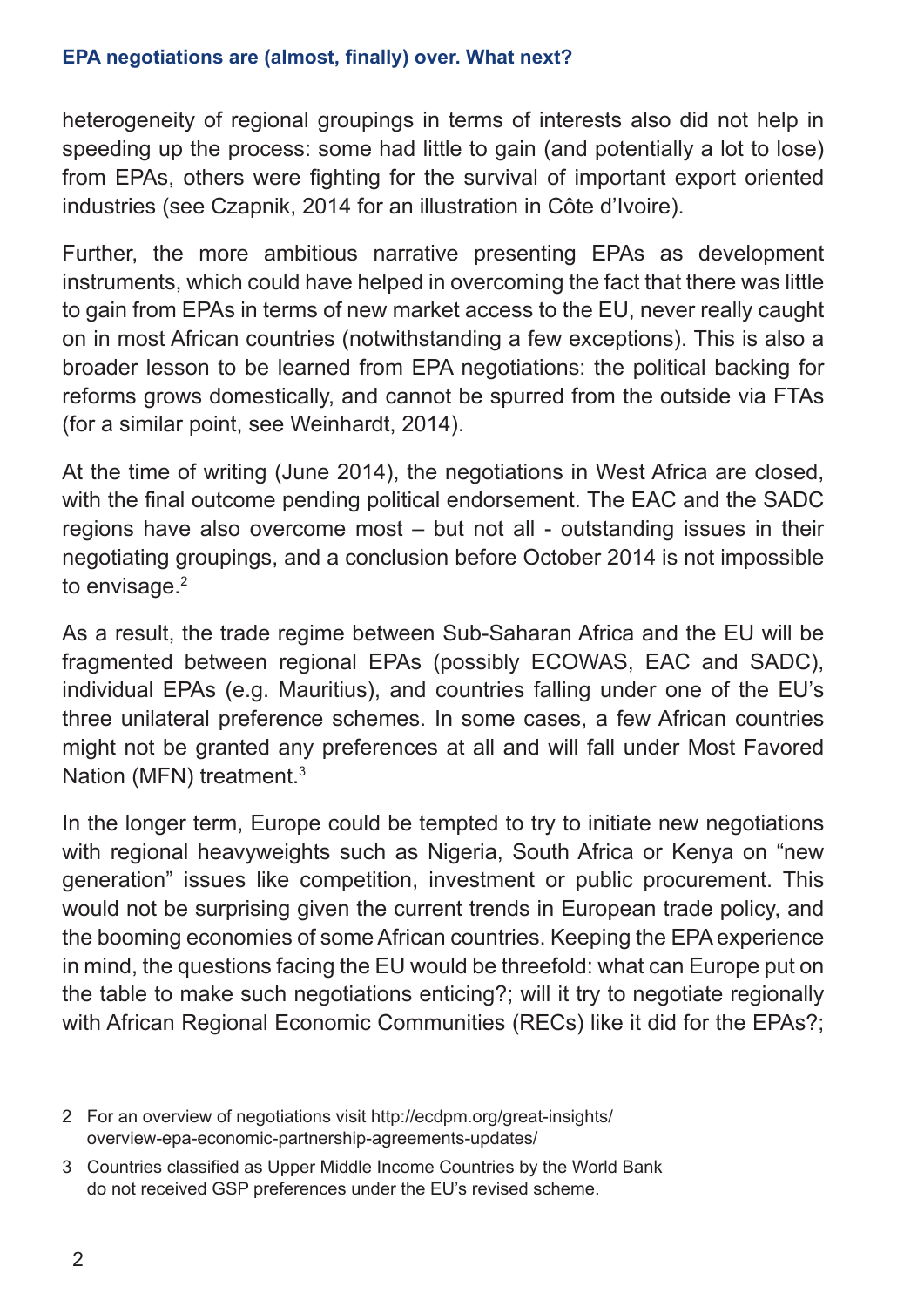and more importantly, will there be any interest on the African side to negotiate on such issues?

This paper is structured as follows: Part I explains the rationale behind EPAs: the move away from the so-called Lomé preferences in the mid-1990s. Part II goes into the basic setup of the negotiation and the ensuing dynamics. Part III reflects on what Europe's trade policy agenda towards the African continent could look like in the medium to long-term future.

## *The shift to reciprocity and the rationale for EPAs*

The EPAs are meant to replace unilateral preferences that ACP countries have enjoyed for decades: the Lomé preferences. Up until then, the ACP had benefited from the most generous preferences granted by Europe to countries from the developing world: quasi-DFQF access for most products, with special protocols in place for a few agricultural commodities such as sugar or bananas. These special arrangements were beneficial to ACP countries, and have been phased out over the past decade following rounds of agricultural market reforms in the EU (see Goodison, 2008 for an in depth discussion). In short, ACP countries were at the top of the European preferential pyramid: they enjoyed the best kind of unilateral market access granted by the EU at the time. It is this system, inherited from the immediate post-colonial period that the EPAs are meant to replace. The transition is still ongoing to this day.

The factors that led to a change from this system are already well explored and there is a wide literature on the topic (see for example Mc Queen, (1999); Grynberg, (1998)). Amongst others one could cite the diminishing strategic importance of the ACP grouping, problems of World Trade Organization (WTO) compatibility, and doubts as to the achievement of unilateral preferences in terms of development outcomes. This part succinctly reviews three of these factors: problems of WTO compatibility, the disappointing results of decades of unilateral preferences, and the broader trend aimed at "normalizing" the EU's preferential system.

The Lomé agreement came under increasing pressure from the outside in the mid-1990s. It was increasingly clear that the ACP preferential regime was becoming harder to maintain in the face of criticism and challenges from other WTO members. The longest running WTO dispute in the history of the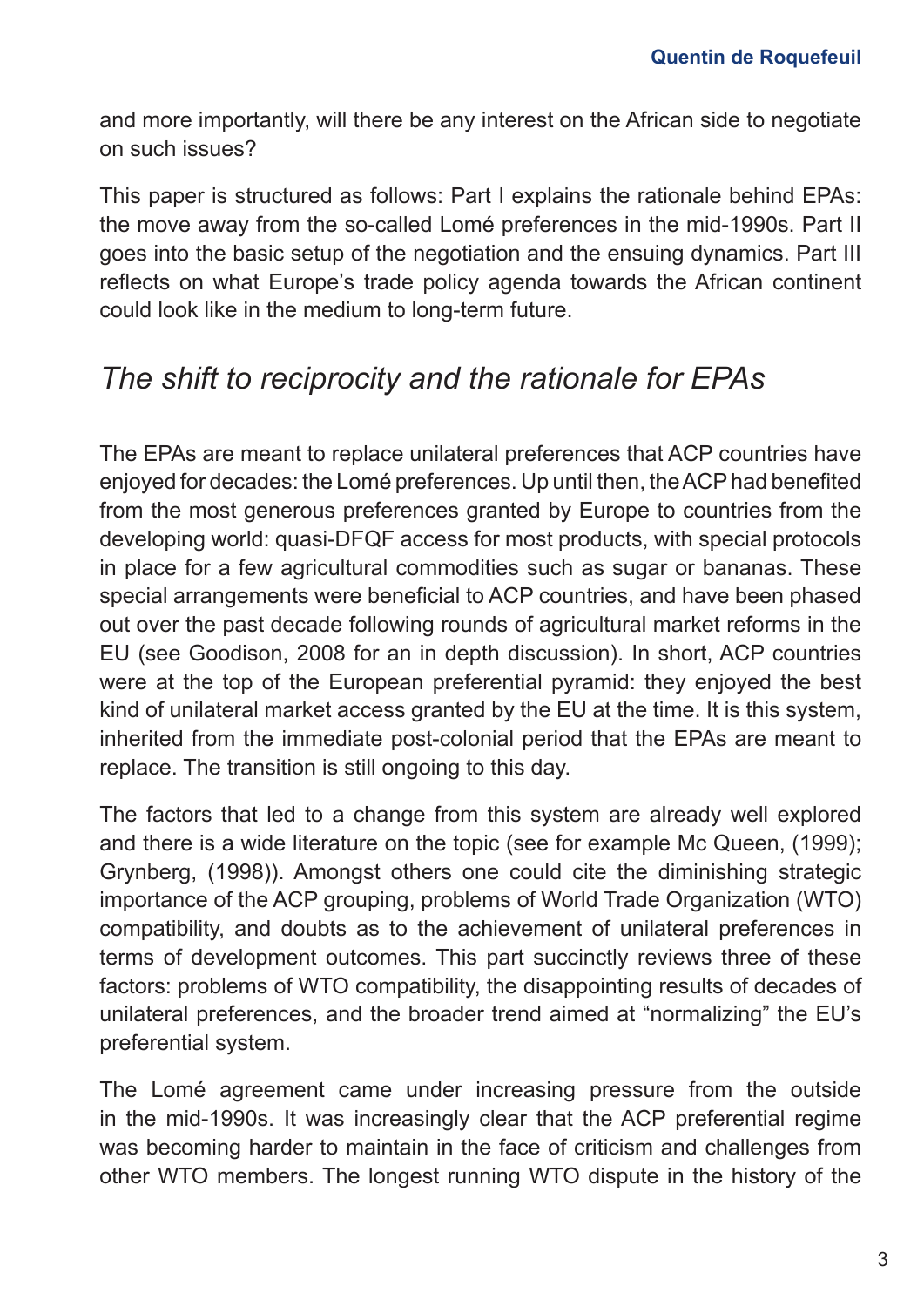#### **EPA negotiations are (almost, finally) over. What next?**

organization (the "Banana wars"), for example, had the ACP preferential regime squarely in its crosshair. The EU also showed little appetite to seek a waiver going beyond a transitional arrangement. This led the EU and the ACP group to agree on finding a "WTO compatible" arrangement for their trading relationship, one that would be based on Article XXIV of the GATT governing reciprocal FTAs. Other options were on the table, such as modifying the EU's Generalized Scheme of Preferences (GSP), but they were dropped relatively early on (see Stevens, 1999).

At the same time, the European Commission (EC) also began to question the achievements of three decades of unilateral preferences in terms of export diversification, export competitiveness, or industrialization. If ACP countries were to use trade as a development tool, it was argued, reciprocity could be used to drive domestic reforms and improve competitiveness. FTAs can be a powerful tool to attract foreign investment and drive reforms. In this vein the EPAs could be seen (and are still seen, including by some ACP stakeholders), as a tool to promote internal reforms. In this sense the EPAs also mark an ideological change in the way trade and development were conceived: whereas Lomé preferences focused on market access questions, the EPAs were tied to broader efforts aimed at improving the business environment of ACP economies.

Additionally, Europe was at the time also re-arranging its preferential system from one based on colonial ties to a more "objective" system (for an elaboration of this argument see Bartels, 2007). Granting preferential access to developing countries is possible under the WTO's enabling clause, but treating similar developing countries differently on the basis of historical ties is not. A number of northern EU member states were in favor of re-orienting the European preferential system to a more "modern" one according to which eligibility was defined based on the development levels of each country, not historical ties.

EPA negotiations started in this context: a multilateral environment hostile to the continuation of ACP preferences, doubts regarding their effectiveness, and a reform of the European preferential system away from historical ties.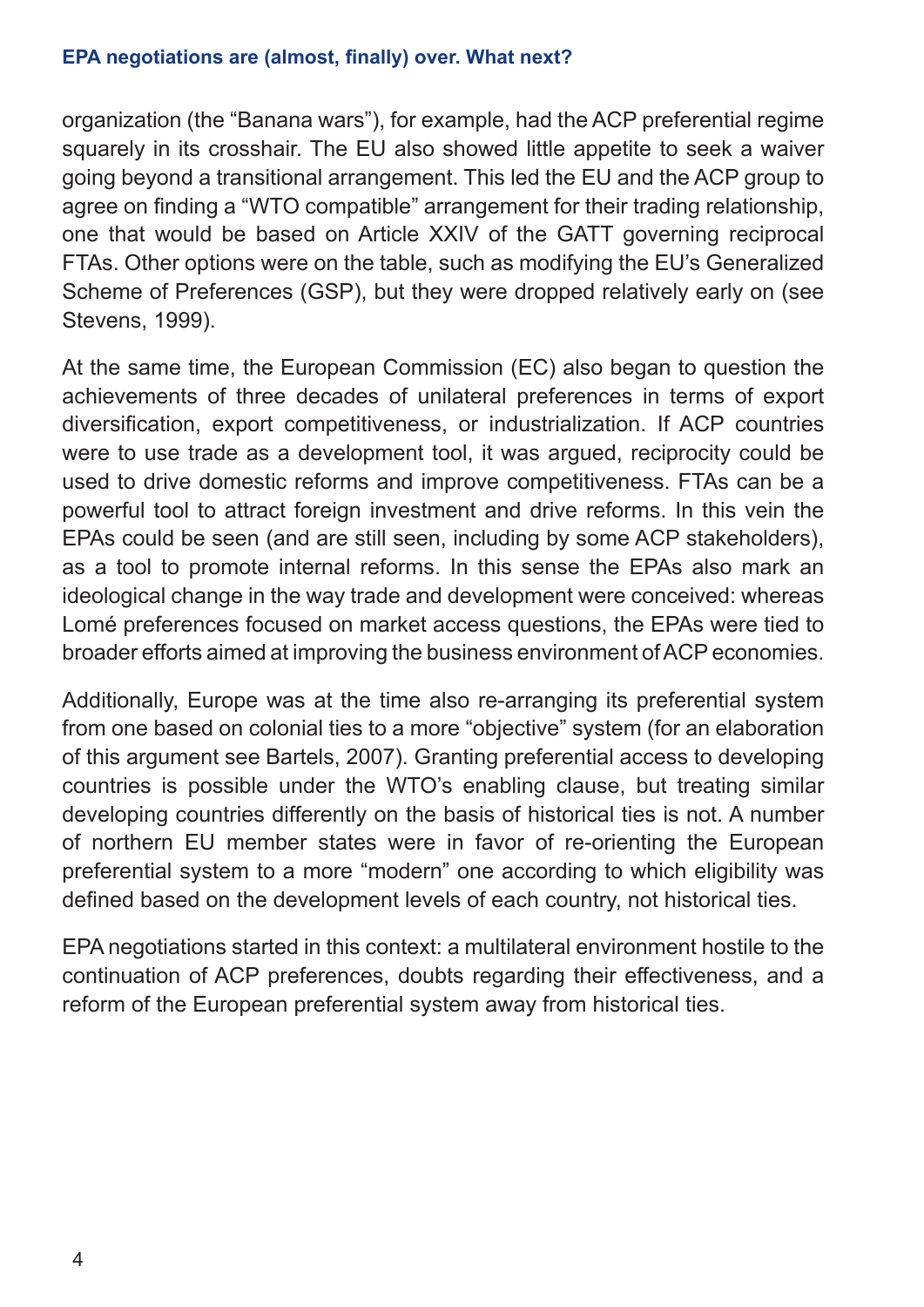# *State of play and observations on negotiating dynamics*

### *State of play as of March 2014*

EPA negotiations are conducted in regional groupings, with the exception of the Eastern and Southern Africa (ESA) region where negotiations with individual countries have gradually taken the forefront. Each region faces different challenges in terms of negotiations. Below is a summary of the state of play of negotiations in African regions as of the end of March 2014.4

- In the Economic Community of West African States (ECOWAS), a compromise was found in January 2014. The West African region is currently in the process of validating the deal at the level of Heads of State and Government after Nigeria objected to the aforementioned compromise. Negotiations were stuck for over a year on the question of market access, or the level and timing of the liberalization of the ECOWAS member states' markets. Gradually, the two parties moved closer, prompted on the side of the EC by pressures from European Member States to soften its stance, and on the West African side by the finalization of the ECOWAS Common External Tariff (CET) and the "fast tracking" of the deal at the political level (president Macky Sall of Senegal having been tasked with supervising the negotiations in November 2013). Other issues, like the MFN clause, whereby West Africa was asked to grant the EU any additional advantage it would grant a third party in a subsequent FTA, were solved by softening the reach of the clause in terms of countries covered and the automaticity of the extension of concessions to the EU. Importantly, the EU also announced during the final round of negotiations that it would discontinue the use of export subsidies on agricultural goods exported to EPA signatories, an offer it is now extending to other EPA regions.
- The East African Community (EAC) has been close to a deal for some time, but some of the "contentious issues" remain: the issue of export taxes, whereby the EU seeks commitments on the curtailing of the use of export taxes on raw minerals, the MFN clause, and, importantly, the non-execution clause which permits the suspension of the agreement by either party in cases of

<sup>4</sup> For regular updates on negotiations see http://ecdpm.org/great-insights/ overview-epa-economic-partnership-agreements-updates/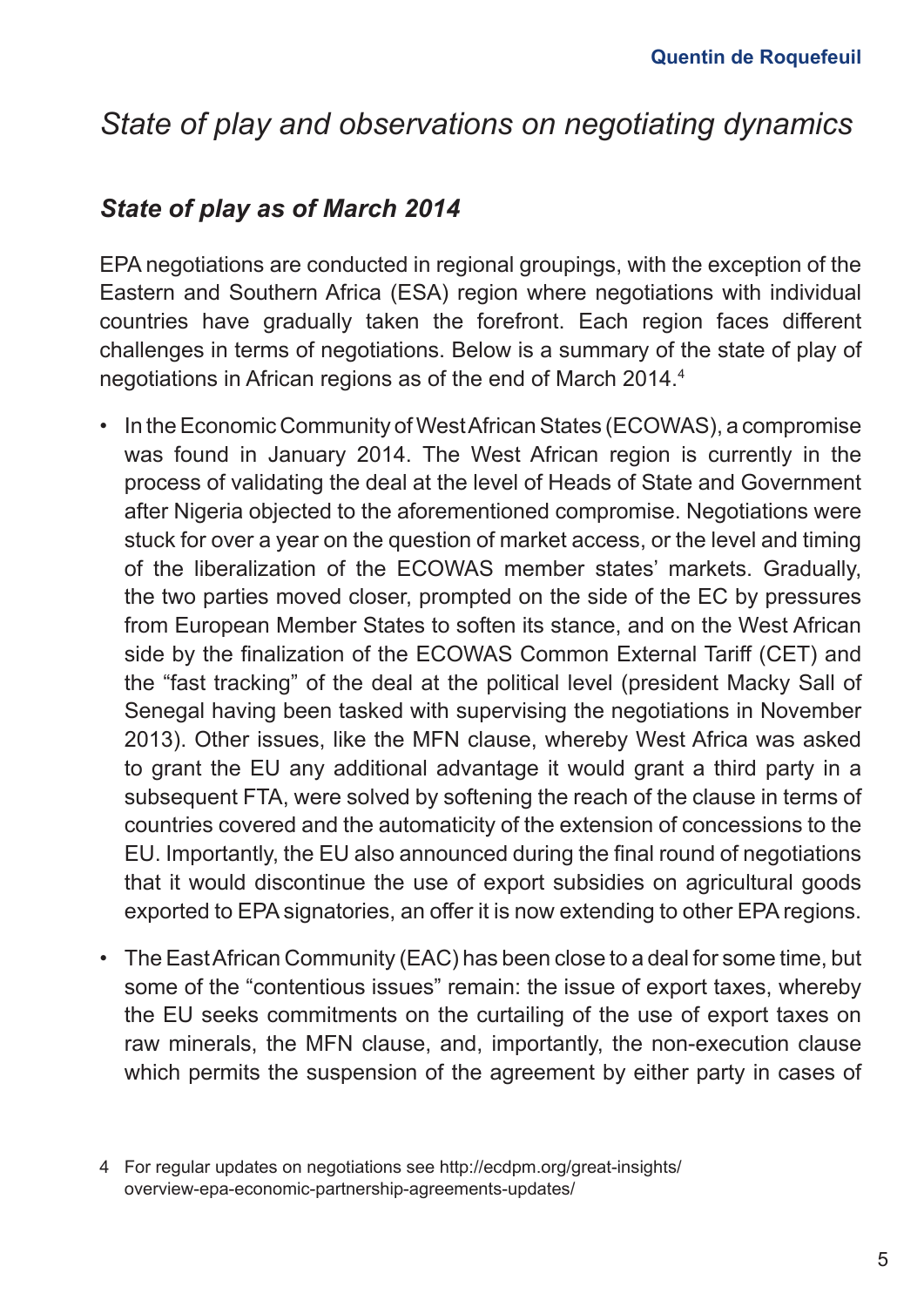important human rights violations. Traditionally, the EU has not applied this clause in its trade relations with ACP countries, suspending development assistance instead. The EAC and the EU are currently planning consultations at ministerial level after additional technical rounds, and consider that the upcoming ministerial meeting will be the last round of negotiations in the region.

- The Southern African Development Community (SADC) region is a complex one, where a customs union is already present in the regional grouping (the South African Customs Union, SACU), one member of which already has an agreement with the EU (the Trade and Development Cooperation Agreement, TDCA, between the EU and South Africa). In that region, remaining bottlenecks include issues of agricultural market access to South Africa, the safeguards associated to this access, and the use of export taxes by SADC Member States, amongst others. The region is marked by the strong dependence on EU preferences for exports of beef and fish products by countries like Namibia and Botswana (see below).
- In the Central Africa grouping, regional negotiations have not taken place for a number of years. The region's set-up is similar to West Africa's, with a subset of countries having a customs union in place (the Communauté Économique et Monétaire d'Afrique Centrale, CEMAC), planned to be subsumed under a new CET that would regroup all of CEMAC's member and Angola, Burundi, Congo, and Sao Tomé et Principe. The CET would in principle be the basis of the region's offer to the EU, it is unclear whether the CET or the region's market access offer have progressed in recent months. Currently, Cameroon is rumored to be considering the signature of an EPA individually in order to safeguard its horticultural exports to the EU.
- The ESA grouping consists of Comoros, Djibouti, Madagascar, Ethiopia, Eritrea, Malawi, Mauritius, Seychelles, Sudan, Zambia and Zimbabwe. It is not based on any pre-existing regional grouping. Mauritius, Seychelles, Zimbabwe and Madagascar signed interim EPAs in 2009 (EPA). It is widely considered that due to their heterogeneity, ESA countries will continue to engage bilaterally with the EU on future trade ties.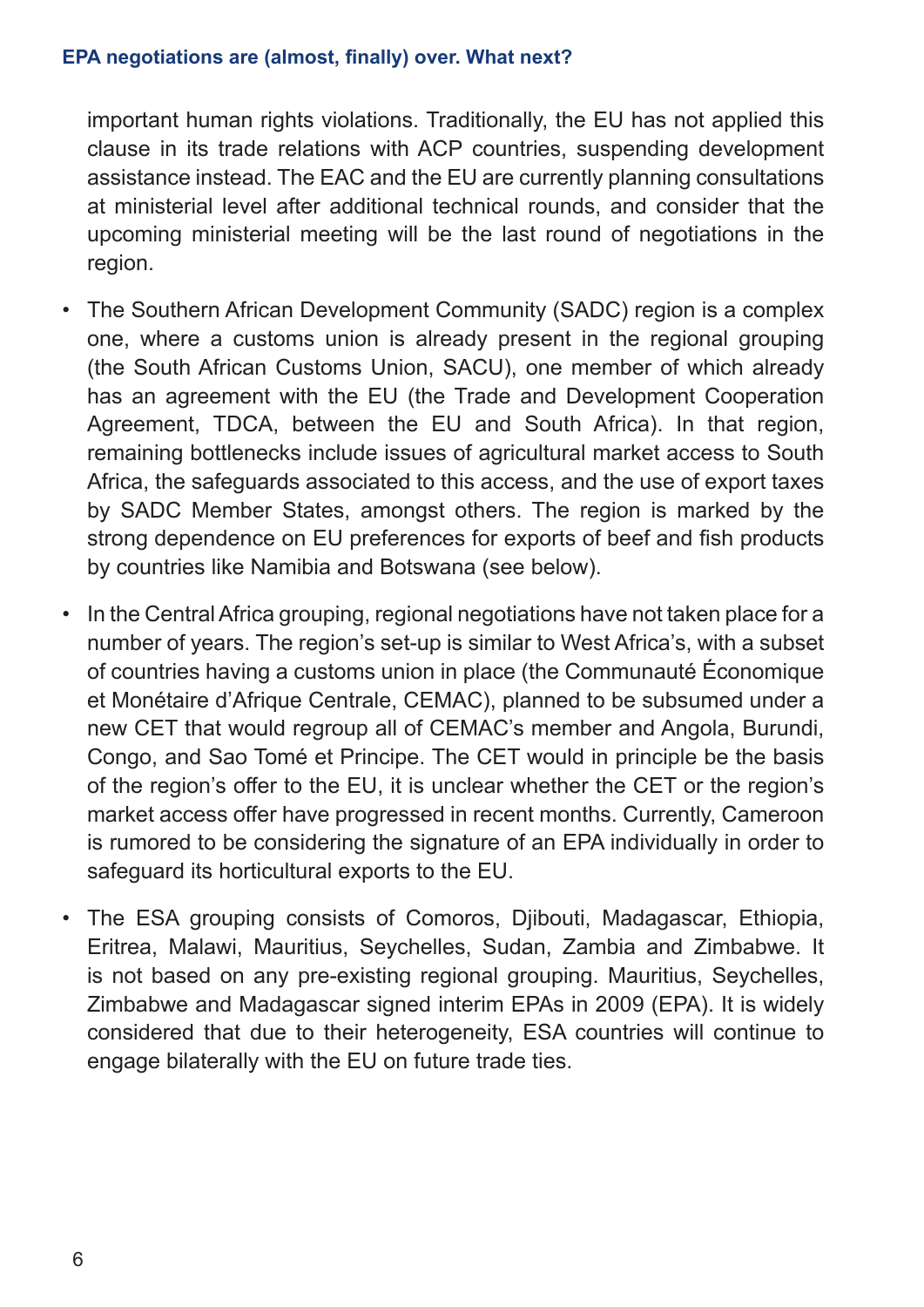### *Why so little traction?*

As explained above, EPA negotiations were meant to replace a unilateral scheme. Much of the dynamics during the negotiations and tensions that resulted from them can be directly traced back to the setup of the post-Lomé negotiations.

In West Africa for example, countries face the following incentive structure: Without an EPA, one would be "retrofitted" into one of the "standard" EU preferential schemes: the GSP, GSP+ or "Everything but arms" (EBA), available to different categories of developing countries. All three differ in terms of the coverage and depth of preferences offered. The GSP offers partial coverage, and of that partial coverage a good share of tariff lines are only partially reduced from the MFN rate. The GSP+ has the same coverage as the GSP, but eliminates duties completely on the tariff lines covered. Only EBA, available to Least Developed Countries (LDCs), is comparable in term of Market Access to the Lomé preferences: it offers DFQF market access.

From thereon it is possible to distinguish a couple of "ideal types" of West African countries with varying levels of interest in EPA negotiations:5

- LDCs, for whom EPA negotiations had no real added value in terms of market access (with the possible exception of some improvement in rules of origin). Without an EPA, they would enjoy a similar level of market access through the EU's EBA scheme. These countries have essentially no offensive interest in EPA negotiations. Their immediate concerns are fiscal revenue loss and increased competitive pressures, amongst others. For LDCs in ECOWAS the main incentive to engage in EPA negotiations was to safeguard their regional grouping's unity.
- Non-LDCs whose export baskets meant that they would be largely satisfied with GSP market access. For these countries, the fallback option from EPAs was acceptable economically speaking. In ECOWAS, Nigeria is a perfect example of this type of country. Its export basket to the EU is dominated by oil and petroleum products. Its second largest export, cocoa and cocoa products, faced increased duties when it decided not to sign an Interim EPA

<sup>5</sup> The EPA does provide some improvements, however, on Rules of origin, coverage of issues and legal stability.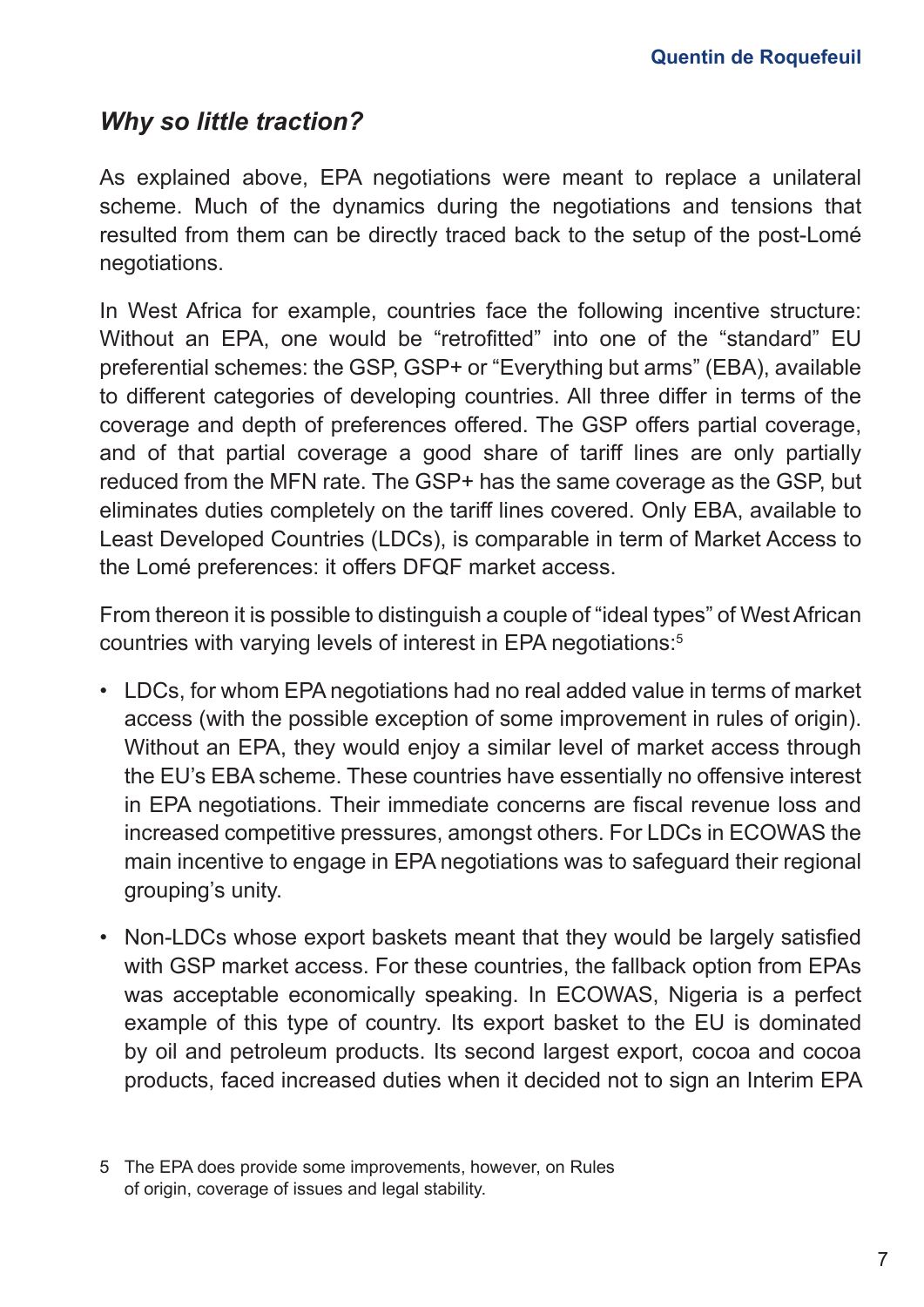in 2007, but the Nigerian government remained unswayed. It appeared more inclined to protect its industrial sector than safeguard market access to the European Union.

• Non-LDCs exporting a product not fully covered by the GSP for whom the loss of DFQF access would mean significant export disruption, and entail non-negligible economic costs. In ECOWAS, Cote d'Ivoire and Ghana fit this description. Export lines of importance to their economies (e.g. processed cocoa products) are not covered in the fallback preferential scheme available to them, These countries are, by and large, the main reason why EPA negotiations kept running in West Africa.

When assessing how these countries responded to the following scenarios, their domestic political economy also comes into play. Nigeria for example is home to a vocal industrial base that has vehemently opposed the EPA from the outset. In contrast, some parts of the Ghanaian private sector wary of increased competition has challenged their government's support of the EPA, but to little avail. Senegal, for its part, has recently taken on the role of "regional mediator" after Nigeria refused to endorse the compromise found in January 2014.

In any case, what is evident from the above description is that the overriding motivation for EPA negotiations was the safeguarding of Lomé levels of market access. Whether a country was "in favor" of EPAs or not is to a large extent a function of the expected loss of market access from its next best option (GSP, GSP+ or EBA).

This observation is key to understanding why the EPAs have proved to be so unpopular in Sub-Saharan Africa. For the vast majority of countries, there was little "new" to be gained in mercantilist terms. ACP countries and regions were asked to open their markets in order to maintain the *status quo*. For countries having EBA as a fallback option, for example, other issues (possibly movement of natural persons – Mode 4) would have to had been put on the table.

Trade negotiations are run on the basis of a *quid pro quo*: I open my market, you open yours. The trick is then to balance the political fallout emanating from concessions one makes with support gained from export-oriented industries. Some segments of the economy might oppose the deal because of increased competition from imports, but exporters will be in favor of the deal. In the case of EPAs, however, African governments have little to show for in terms of "new" market access opportunities, since the EU market was already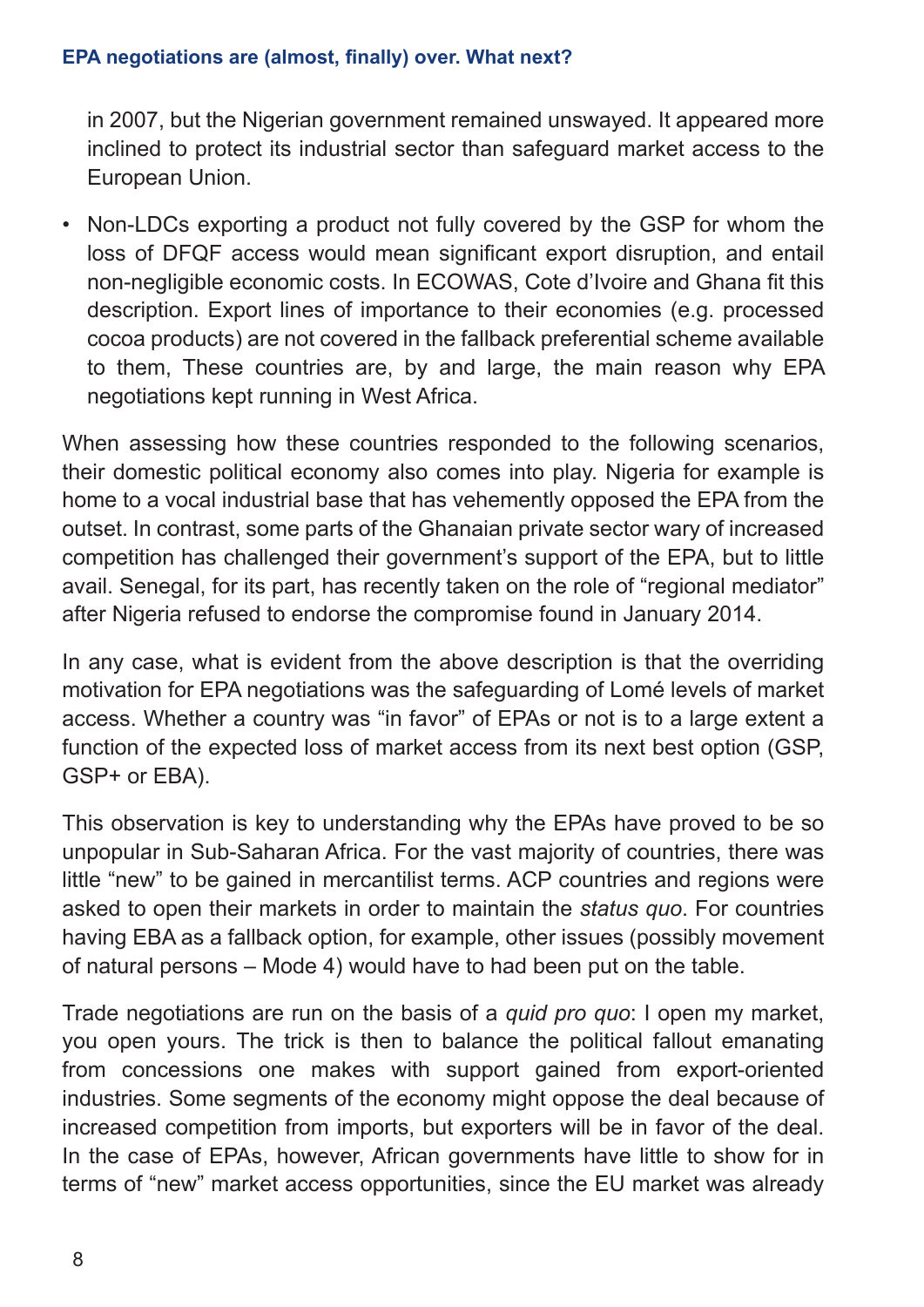almost completely open on a temporary or permanent basis. This framed the negotiations in a negative light from the start. No real industry champions for EPAs emerged in African countries, except for those that would suffer from the loss of preferences.

Other issues such as services, procurement, and International Property Rights were put on the table, but these were of little interest to most ACP countries, except the Caribbean grouping and smaller, more service oriented economies like Mauritius. These issues have gradually been dropped in most cases and put in *"rendez-vous"* clauses.

Additionally, some of the issues described above in section 2.1 are directly motivated by commercial concern from the EU, as one would expect in commercial negotiations. The perceived duality of the EU, presenting EPAs as development instruments while also pushing for clauses directly linked to commercial interest and concerns, also added to misunderstandings and misperceptions on the African side.

This section focused mainly on the question of market access. This does not mean, however, that other issues introduced in the EPAs have had no impact on the negotiations. Other contentious issues include, in the case of West Africa: the MFN clause, domestic agricultural support in the EU, the non-execution clause, rules of origin, etc. The "development component", or the amount of development assistance provided under the EPA has also been a divisive issue.

# *What outlook for the future: immediate concerns and long-term vision for EU-Africa trade relations*

### *Immediate concerns: managing the end of negotiations*

EPA negotiations will, in all likelihood, end on October 1st 2014. By that date, Europe will withdraw the temporary arrangement under which countries having signed "Interim" EPAs in 2007 could still access the EU market DFQF while regional negotiations were ongoing. It is likely that by that time one or more African regions will have signed a regional EPA.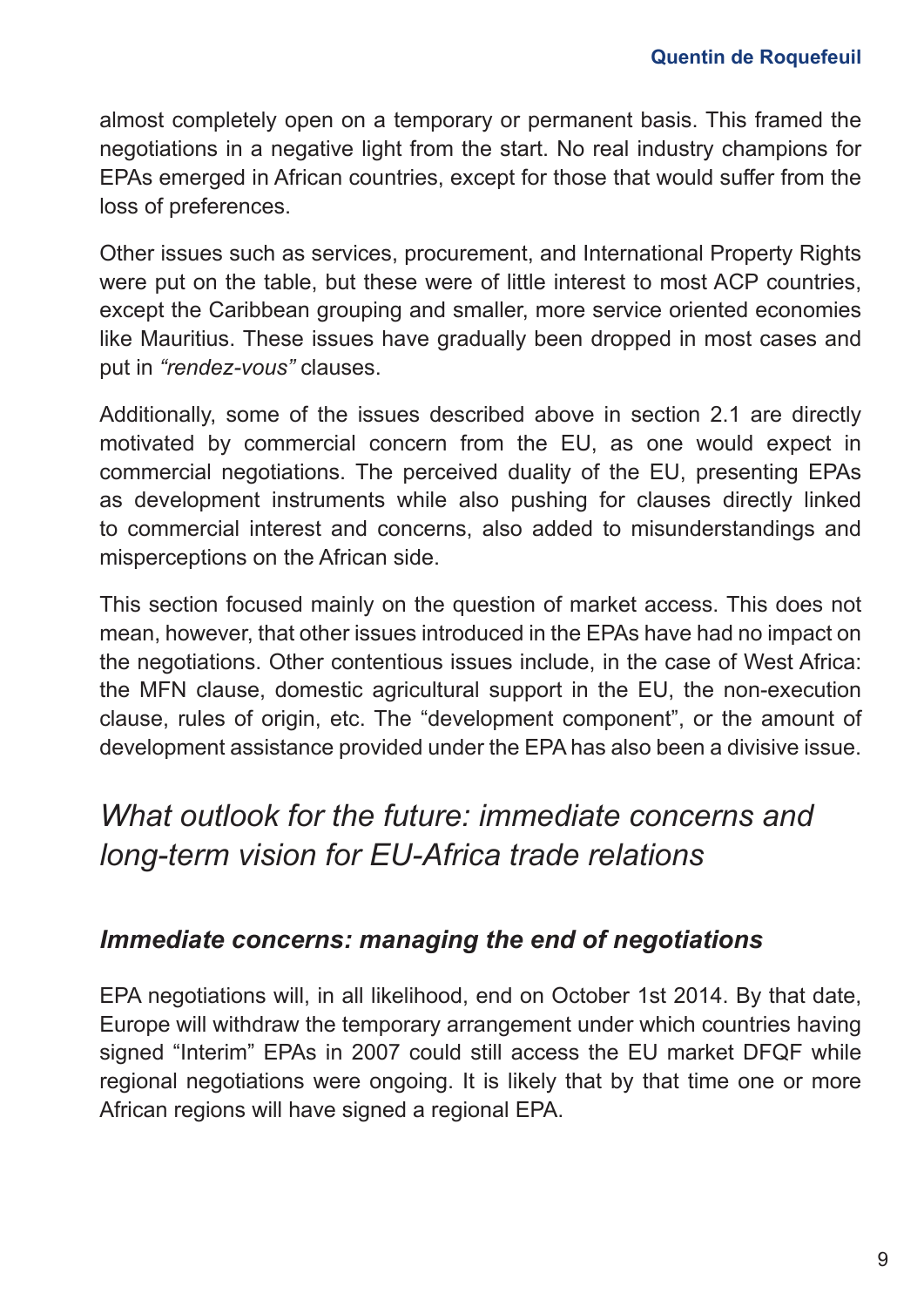#### **EPA negotiations are (almost, finally) over. What next?**

There is however a real possibility that potential regional agreements will not be ratified in time in African countries for their market access to the EU not to lapse. Given that safeguarding market access was the main motivation behind EPA negotiations, this would be an uneasy scenario for both sides. Since economic operators usually work 3 to 6 months in advance, trade disruption might take place even before that date. In West Africa, this might tempt Côte d'Ivoire and Ghana for example to still "implement" their EPAs for a limited period of time before the regional agreement kicks in. This would be a very messy scenario. It would also probably be seen as a lack of flexibility on the part of the EC. The feasibility of having some kind of time-bound transition period for those having signed a deal should be explored.

### *Thinking the "after-EPA" phase: temptations and lessons learnt*

The EPAs were engineered in the mid-1990s. Since then, Africa's trading partners are significantly more diverse. Growth rates are impressive in many countries. This could lead one to argue for a deeper, more ambitious trade agenda going beyond tariff issues. Europe has been pursuing this kind of agreement with most of the trade heavyweights in the world, and it appears that this trend will continue for the foreseeable future. Assuming that there is an interest in Europe to engage on a new, more diverse trade agenda, three questions arise:

- What issues can be put on the table to make these negotiations interesting from an African perspective? One of the key issues regarding the EPAs, it has been argued above, is that there was simply not enough to be gained in order to generate political buy-in for the agreements domestically. This is even more evident in relatively industrialized countries like Nigeria. Given that the European market will, for most countries, already be open to their exports, the topics that Europe will have to put up for negotiations will have to go beyond tariff issues (and development assistance). Service negotiations in Mode 4 would appear to be an obvious option, yet the current political climate in Europe could make significant concessions difficult.
- EPA negotiations were undertaken regionally, with groupings of African countries. This made the negotiations difficult, although on many accounts it also cemented the skills, capacity and institutional framework in concerned RECs for dealing with these types of issues. It even led to the development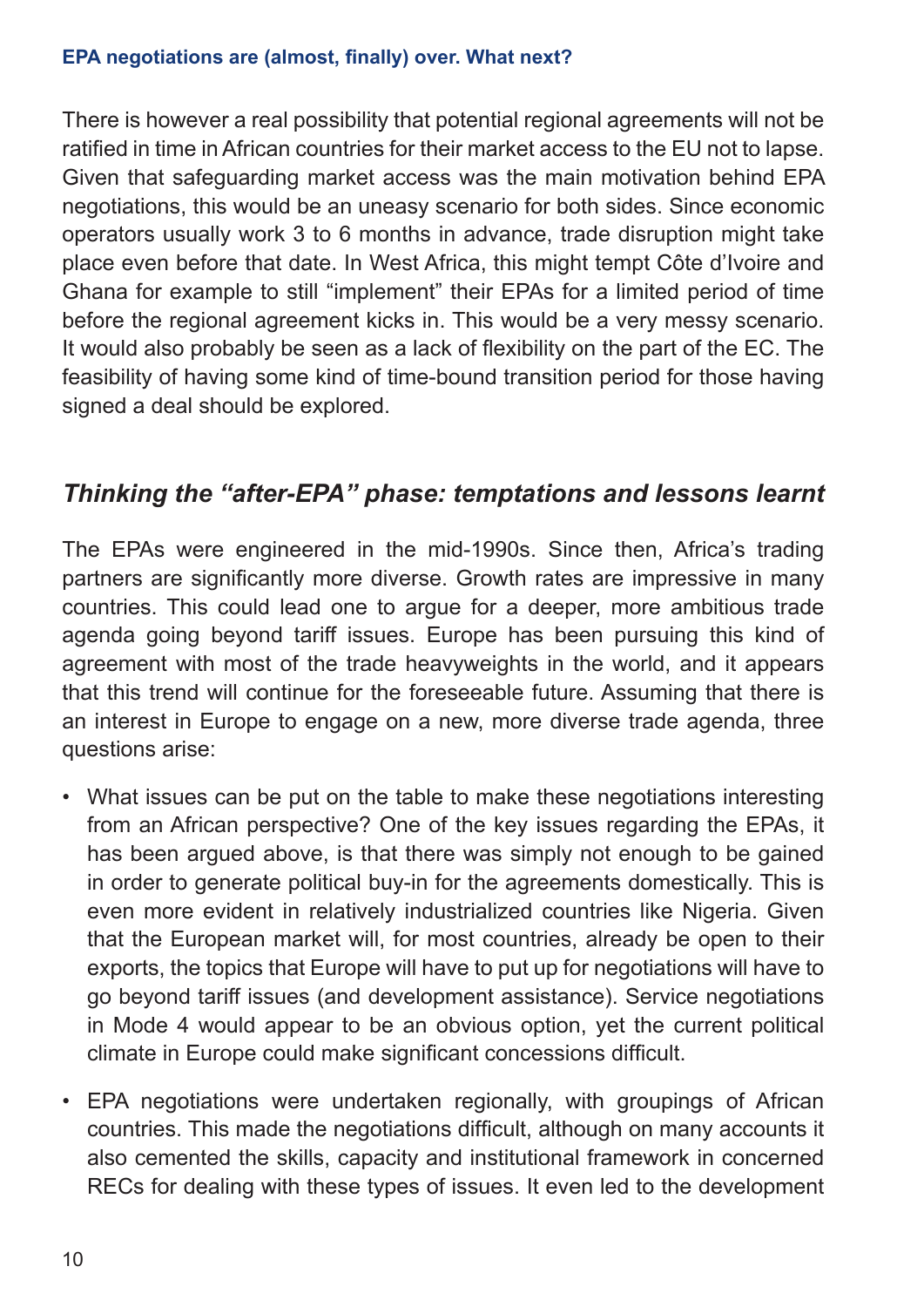of the ECOWAS CET. Should Europe seek to engage (presumably on new generation issues) regionally in the future, as it did for EPAs?

• Can the new trade agenda be tailored to African priorities? Many African countries are undergoing a period of economic growth and development. The emerging economic models are radically different. In terms of economic policy, Nigeria is not Ethiopia and Rwanda is markedly different from Kenya. Yet, if negotiations are to succeed not only does one have to bring something interesting to the table, but in the case of regulatory issues there has to be at least some interest on the partner country's side to reform the policy area in question (e.g. public procurement). Country-based priority definition, keeping in mind the partner's current policy environment, should perhaps be the first step.

# *Conclusion*

The EPAs are a product of their time, answering a need to find a WTO-compliant trade regime while also promoting a certain vision of what kind of trade agenda would further development on the African side. It is no secret that the result of a decade of negotiation is overly negative when it comes to broader EU-Africa relations. This paper has argued that this can be traced back to the incentive structure facing different countries and the lack of issues capable of generating a domestic coalition in favor of EPAs domestically in African countries. The next phase of EU-Africa trade relations should consider these shortcomings in order to come up with a more positive and constructive relation in the coming years.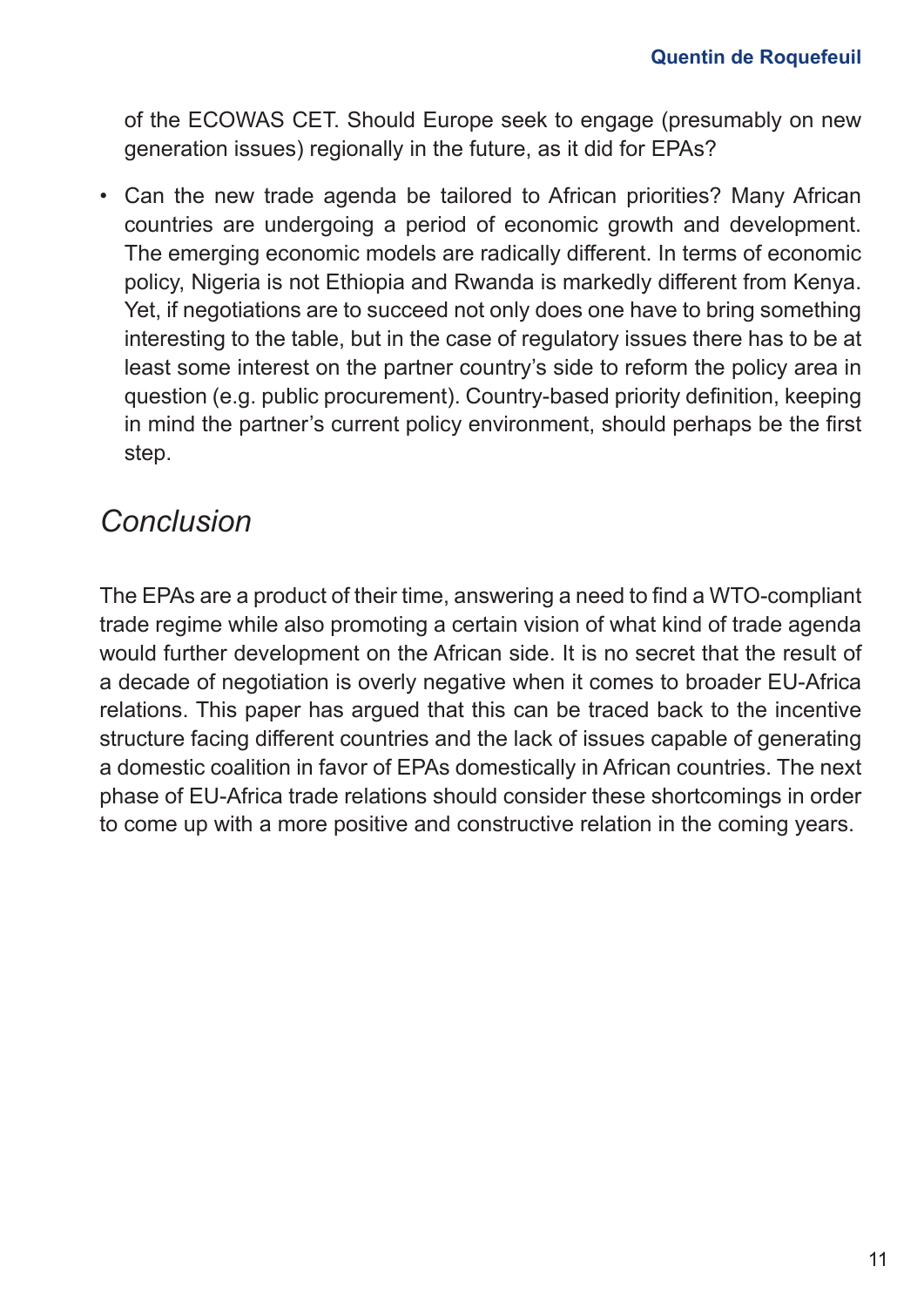### *References*

Bartels, L., 2004. The Trade and Development Policy of the European Union. European *Journal of International Law*, Vol 18. Iss. 4, pp.715-756.

Czapnik, B., 2014. Côte d'Ivoire's EPA: Between a rock and a hard place. *Bridges Africa*, Volume 3, Number 5, International Center for Trade and Development (ICTSD).

Goodison, Paul (2007), *The ACP Experience of Preference Erosion in the Banana and Sugar Sectors: Possible Policy Responses to Assist in Adjusting to Trade Changes*, ICTSD Project on Tropical Products Issue Paper No. 7, International Centre for Trade and Sustainable Development (ICTSD), Geneva, Switzerland.

Grynberg, R., 1998. *The WTO incompatibility of the Lomé Convention trade provisions.* Asia Pacific School of Economics and Management Working Paper. Asia Pacific Press.

McQueen, M., 1999. After Lomé IV: ACP-EU trade preferences in the 21st century. *Intereconomics* Vol. 34, Iss. 5, pp. 223-232

Weinhardt, C., 2014. The recent EU-West Africa trade deal is not everybody's success story. *Bridges Africa* Volume 3 - Number 3. International Center for Trade and Development (ICTSD).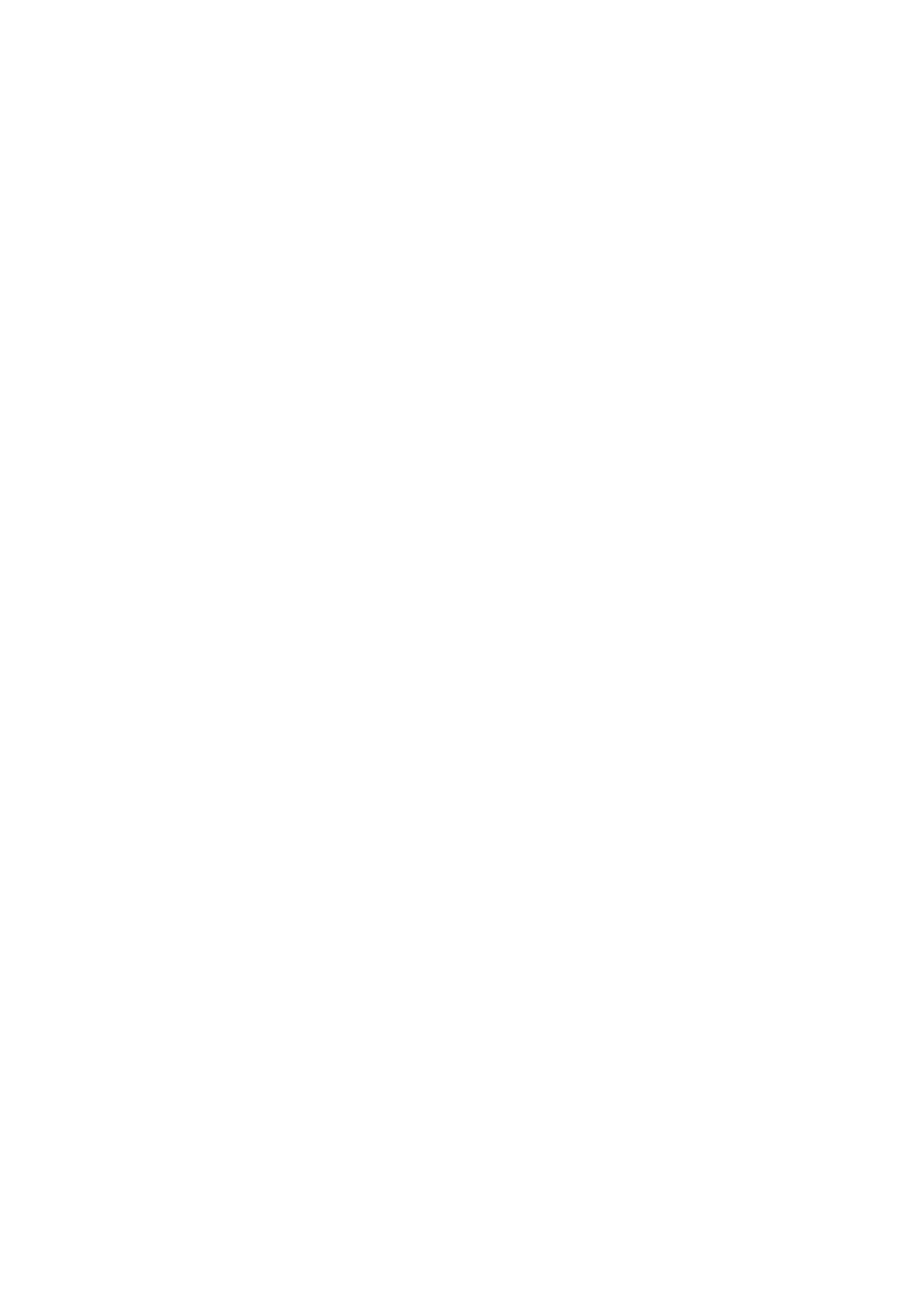The **West Africa Institute (WAI)** is a research center offering research, capacity-development and social dialogue on regional integration in West Africa. WAI is promoted by the Economic Community of West African States (ECOWAS), the West African Economic and Monetary Union (WAEMU), ECOBANK and the Government of Cape Verde. WAI is based in Praia Cape Verde.

The **Center for European Integration Studies (ZEI)** is an interdisciplinary research and further education institute at the University of Bonn.

WAI-ZEI Papers are published in the framework of the research cooperation both institutes conduct on "Sustainable regional integration in West Africa and Europe" in the years 2013-2016. They are intended to stimulate discussion about regional integration processes in West Africa and Europe from a comparative perspective and about the development of European-West African relations in the political and economic sector. Papers express the personal opinion of the authors.

### **WAI-ZEI Papers**

### **No. 8 2013**

Dirk Leuffen: European Union as a Blueprint? Nine Hypotheses on Differentiated Integration in a Comparative Perspective. Praia/Bonn 2013.

### **No. 9 2013**

Diery Seck: Proposed Architecture for an ECOWAS Common Currency Union. Praia/Bonn 2013.

### **No. 10 2013**

Ablam Benjamin Akoutou, Rike Sohn, Matthias Vogl, Daniel Yeboah: The Future of the Africa-EU Partnership: Learning to think about Opportunities. Praia/Bonn 2013.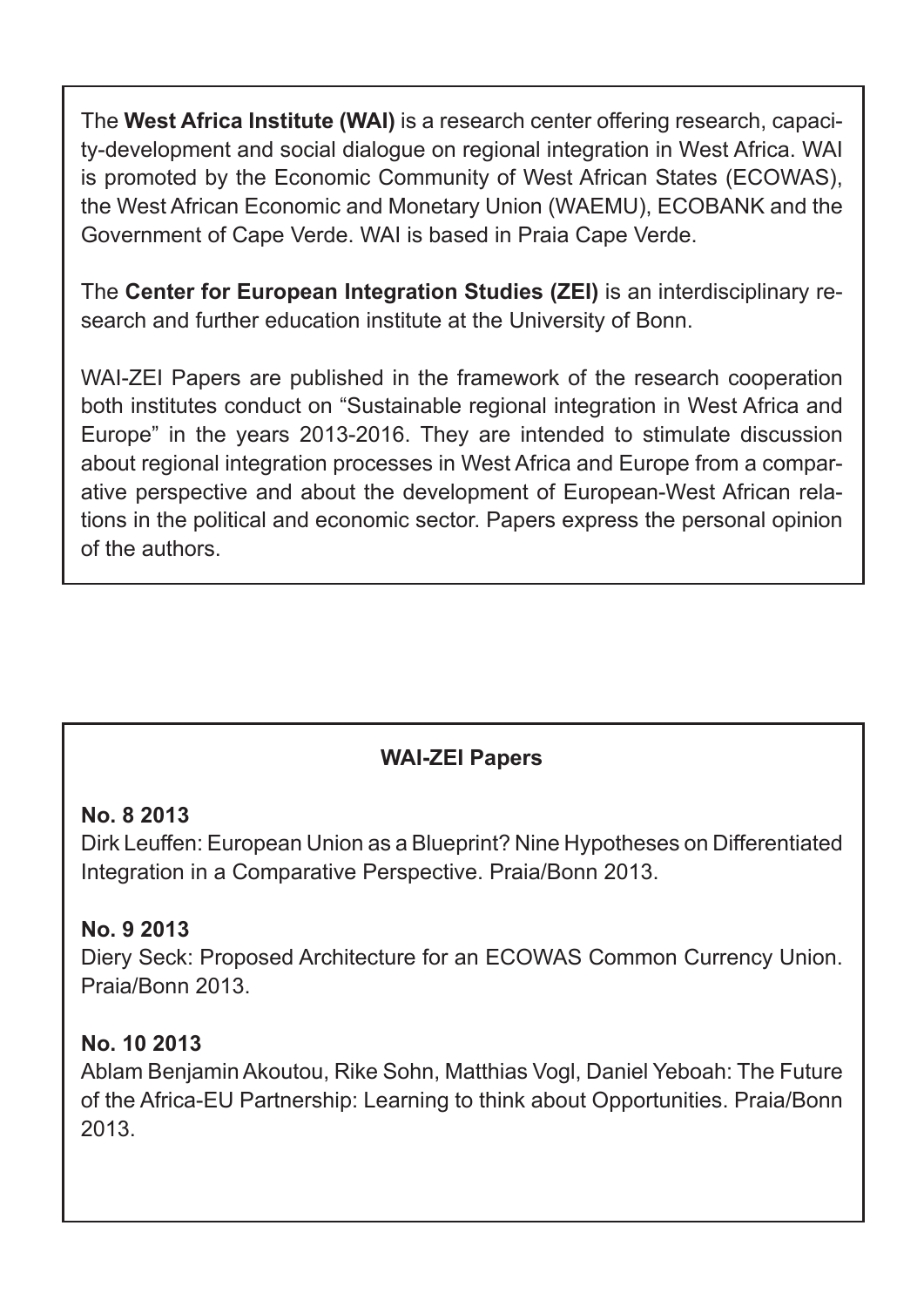### **WAI-ZEI Papers**

### **No. 11 2014**

Charlotte King and Jon Marks: European-West African Relations in the Field of Energy - Obstacels to a sustainable approach. Praia/Bonn 2014.

#### **No. 12 2014**

Isabelle Rabaud: Measuring the costs and benefits of liberalization of trade in services: lessons for regional integration and sectoral policies. Praia/Bonn 2014.

### **No. 13 2014**

Jérôme Joubert: Negotiating service liberalization at regional level - The Case of West Africa / Négocier la libéralisation des services à un niveau régional - Application aux pays de l'Afrique de l'Ouest. Praia/Bonn 2014.

### **No. 14 2014**

Volker Nitsch: International Trade in Services - Data, Issues, Findings, and Recommendations. Praia/Bonn 2014.

### **No. 15 2014**

Beejaye Kokil: Cross-country Data Analysis of Services Trade – Data Availability and Harmonization in West Africa. Praia/Bonn 2014.

### **No. 16 2014**

Felix Fofana N'Zué: Formulating a Regional Policy for Energy and Technology/ Innovation: What Role for Taxation? Praia/Bonn 2014.

### **No. 17 2014**

Ablam Benjamin Akoutou, Rike Sohn, Matthias Vogl Daniel Yeboah (eds.): Understanding Regional Integration in West Africa – A Multi-Thematic and Comparative Analysis. Praia/Bonn 2014. (also available in French and Portuguese)

### **No. 18 2014**

Céline Bas: Aspects fiscaux de la formulation de la politique énergétique européenne. Praia/Bonn 2013.